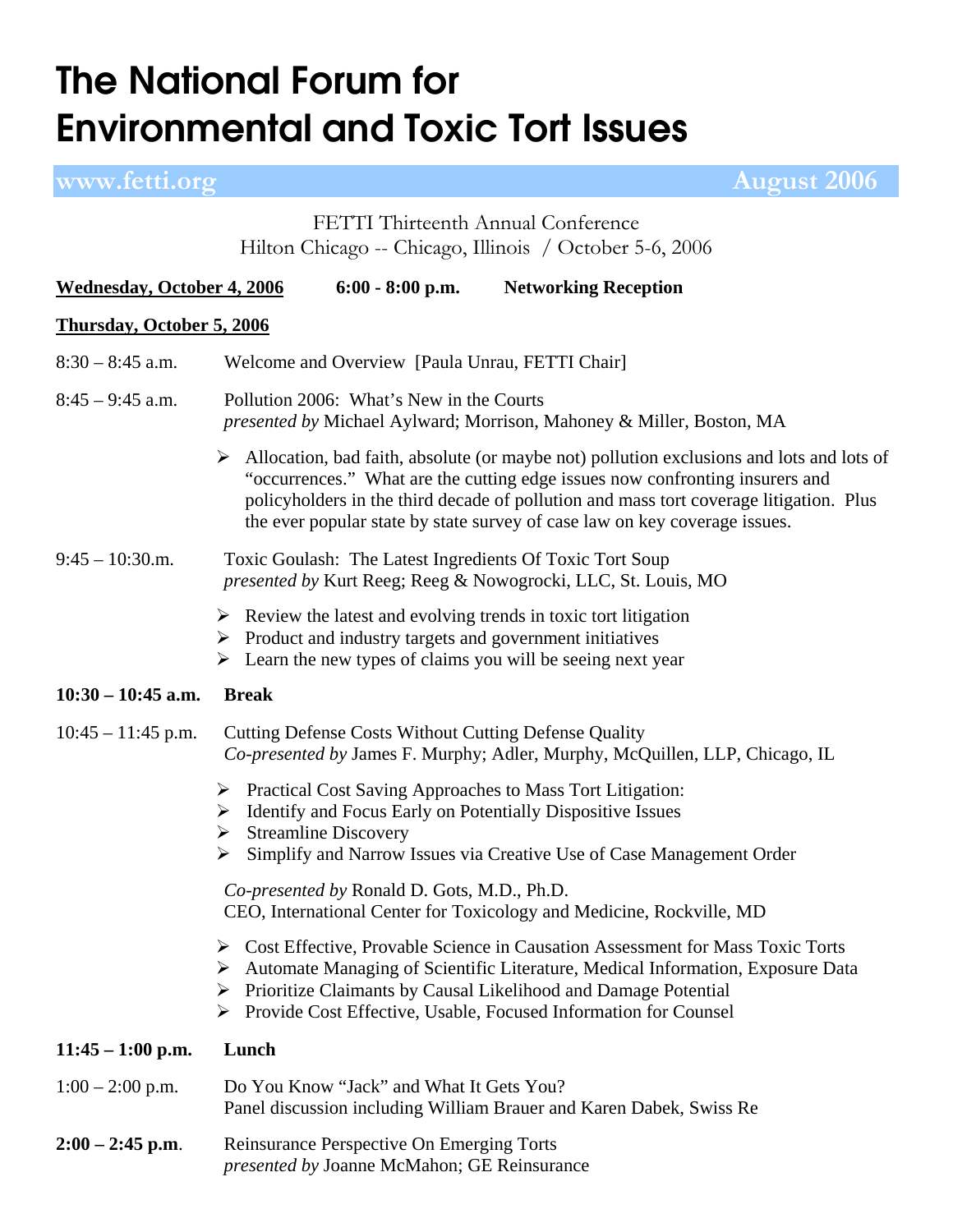## **www.fetti.org** August 2006

| $2:45 - 3:00$ p.m.      | <b>Break</b>                                                                                                                                                                                                                                                                                                                                                                                                                                                                                                                                                                                             |  |  |  |
|-------------------------|----------------------------------------------------------------------------------------------------------------------------------------------------------------------------------------------------------------------------------------------------------------------------------------------------------------------------------------------------------------------------------------------------------------------------------------------------------------------------------------------------------------------------------------------------------------------------------------------------------|--|--|--|
| $3:00 - 4:00$ p.m.      | Hurricanes: The Environmental Aftermath<br>presented by Phillip Waters; Rimkus Consulting Group; Houston, TX<br>Constantino Suriano; Mound, Cotton, Wollan & Greengrass; New York, NY                                                                                                                                                                                                                                                                                                                                                                                                                    |  |  |  |
|                         | $\triangleright$ Learn about the extensive environmental damage and claims from "toxic sludge,"<br>cleanup of petroleum and chemical releases and remediation of mold "blooms"<br>Explore policy provisions regarding product recovery versus remediation of<br>➤<br>contaminants, storm surge versus wind damage, mold exclusions, and failure to<br>mitigate losses<br>$\triangleright$ Hear about technical investigations needed for proper claims handling                                                                                                                                          |  |  |  |
| $4:00 - 4:45$ p.m.      | <b>Identifying Technical Costs</b><br><i>presented by George Cartwright; SECOR International</i>                                                                                                                                                                                                                                                                                                                                                                                                                                                                                                         |  |  |  |
|                         | $\triangleright$ Overview of several methods and common assumptions consultants use to develop<br>environmental cleanup cost estimates<br>$\triangleright$ Learn why cost estimates need to be placed in context with the remediation process,<br>evolving risk-based cleanup strategies and regulations to more fully understand the<br>value of environmental claims.                                                                                                                                                                                                                                  |  |  |  |
| Friday, October 6, 2006 |                                                                                                                                                                                                                                                                                                                                                                                                                                                                                                                                                                                                          |  |  |  |
| 8:30-9:30 a.m.          | What's Hot About Welding Rods<br><i>presented by Patrick Gloor</i>                                                                                                                                                                                                                                                                                                                                                                                                                                                                                                                                       |  |  |  |
|                         | $\triangleright$ Alchemy: the plaintiff's attempt to change PD into manganism<br>$\triangleright$ PD: still idiopathic after all these years                                                                                                                                                                                                                                                                                                                                                                                                                                                             |  |  |  |
| $9:30 - 10:30$ a.m.     | What's Hot About Asbestos<br>presented by Bill Baron and Paul Killion; Duane Morris, San Francisco, CA                                                                                                                                                                                                                                                                                                                                                                                                                                                                                                   |  |  |  |
|                         | > Asbestos Operations Issues: Application of the Completed Operations and Products<br>Hazards to asbestos installation claims, including the Wallace and Gale decision,<br>policyholder arguments, and developments around the country<br>$\triangleright$ Number of Occurrences: Current theories on determining the number of occurrences<br>in pollution and asbestos claims, the most common forms of wording, and how the<br>law is developing<br>Bankruptcy Issues: Coverage issues arising under Section $524(g)$ of the Bankruptcy<br>➤<br>Code, including the California Fuller-Austin decision |  |  |  |
| $10:30 - 11:30$ a.m.    | Tort Reform Update: Federal and Grassroots<br>presented by Mark Behrens; Shook, Hardy & Bacon, Washington, D.C.                                                                                                                                                                                                                                                                                                                                                                                                                                                                                          |  |  |  |
|                         | Take away an update of federal & state civil justice reform efforts, including recent<br>➤<br>successes at the state level for asbestos and silica claims<br>$\triangleright$ Hear a discussion of innovative approaches to legal reform, including ways to<br>achieve it through both the judiciary and public opinion in addition to legislation                                                                                                                                                                                                                                                       |  |  |  |
| 11:30 -11:45 a.m.       | <b>Business Meeting</b>                                                                                                                                                                                                                                                                                                                                                                                                                                                                                                                                                                                  |  |  |  |